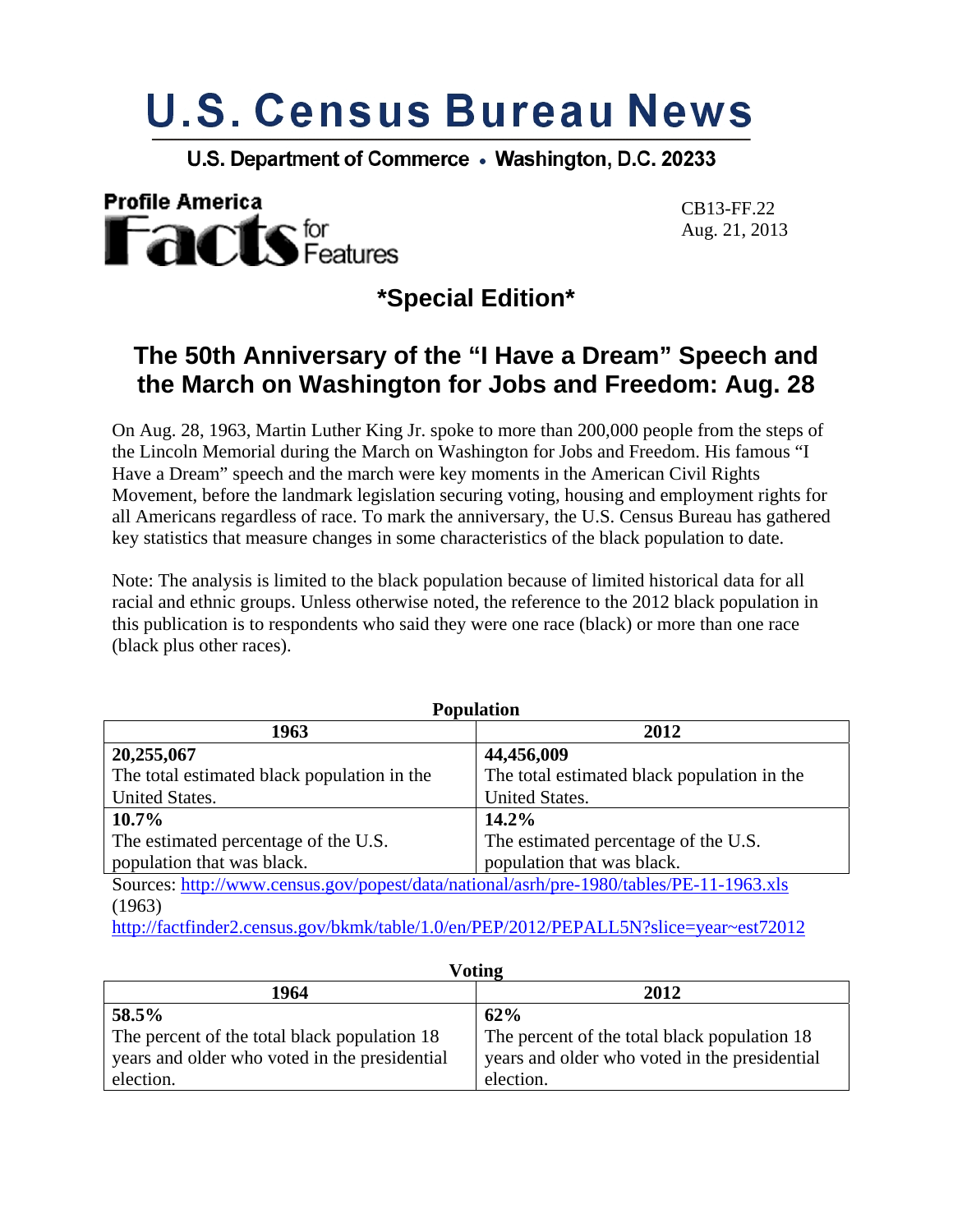| 69.3%                                                                                 | 56.5%                                           |
|---------------------------------------------------------------------------------------|-------------------------------------------------|
| The percent of the total U.S. population 18 and                                       | The percent of the total U.S. population 18 and |
| older that voted in the presidential election.                                        | older that voted in the presidential election.  |
| Sources: http://www.census.gov/hhes/www/socdemo/voting/publications/historical/A1.xls |                                                 |
| http://www.census.gov/newsroom/releases/archives/voting/cb13-84.html                  |                                                 |

#### **Elected Officials**

| 1970                                             | $201^{\circ}$                         |
|--------------------------------------------------|---------------------------------------|
| 1,469                                            | 10,500                                |
| The number of black elected officials, the first | The estimated number of black elected |
| vear this kind of information was collected.     | officials.                            |

(Data courtesy of the Joint Center for Political and Economic Studies.) Source:http://www.jointcenter.org/sites/default/files/upload/research/files/National%20Roster%2 0of%20Black%20Elected%20Officials%20Fact%20Sheet.pdf

| <b>Income</b>                                 |                                                                            |
|-----------------------------------------------|----------------------------------------------------------------------------|
| 1963                                          | 2011                                                                       |
| $$22,266$ (in 2011 dollars)                   | \$40,495                                                                   |
| The median family income for blacks was 55    | The median family income for the black-alone                               |
| percent of the median income for all American | population was 66 percent of the median                                    |
| families.                                     | income for all American families.                                          |
| \$25,826 and \$14,651 (in 2011 dollars)       | \$40,273 and \$35,146                                                      |
| Median income of black men and black women    | Median income of single-race black men and                                 |
| who worked full time, year-round.             | black women who worked full time, year-                                    |
|                                               | round.                                                                     |
| $\sim$<br>/11<br>$\mathbf{1}$ $\mathbf{1}$    | $(1, 0, 1)$ $(2, 3)$ $(3, 4)$ $(4, 5)$ $(5, 6)$ $(1, 7)$ $(5, 6)$ $(1, 7)$ |

Sources: http://www.census.gov/hhes/www/income/data/historical/families/2011/F05\_2011.xls http://www.census.gov/hhes/www/income/data/historical/people/2011/P36B\_2011.xls

| ν<br>г |
|--------|
|--------|

| 2011                                             |
|--------------------------------------------------|
| 27.6%                                            |
| Poverty rate for single-race blacks. Nationally, |
| the poverty rate for all races was 15 percent.   |
|                                                  |
|                                                  |

Source: http://www.census.gov/hhes/www/poverty/data/historical/hstpov2.xls

| <b>Housing</b>                                   |                                            |
|--------------------------------------------------|--------------------------------------------|
| 1970                                             | 2011                                       |
| 41.6%                                            | 43.4%                                      |
| Homeownership rate for blacks $- 1970$ is the    | Homeownership rate for blacks.             |
| earliest this information is available for race. |                                            |
| $15.3\%$                                         | 19.3%                                      |
| Percentage of U.S. renter occupied housing       | Percentage of U.S. renter occupied housing |
| units that were black households.                | units that were black households.          |

Note: The estimates in this section for 2011 pertain to the single-race black population.